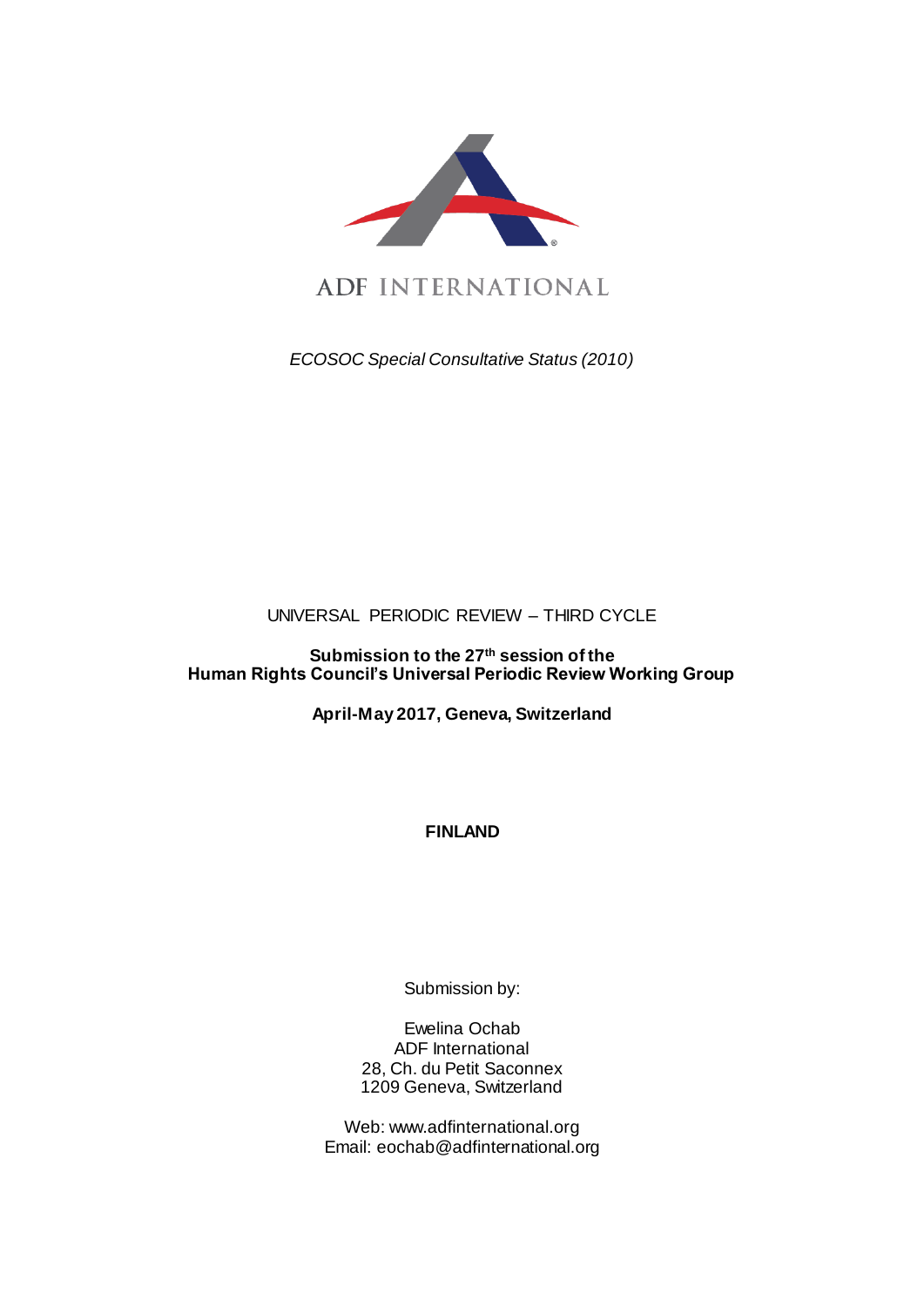### **Introduction**

- 1. ADF International is a global alliance-building legal organization that advocates for religious freedom, life, and marriage and family before national and international institutions. As well as having ECOSOC consultative status with the United Nations (registered name 'Alliance Defending Freedom'), ADF International has accreditation with the European Commission and Parliament, the Organization for Security and Co-operation in Europe, and the Organization of American States, and is a participant in the FRA Fundamental Rights Platform.
- 2. This report focuses on the right to freedom of thought, conscience, and religion, including medical professionals' right to conscientious objection to participating in the provision of abortion, parental rights, and Finland's failings in promoting and defending these rights.

## **(a) The Right to Thought, Conscience, and Religion**

### *Background*

l

3. The right to freedom of thought, conscience, and religion is protected under Section 11 of the Constitution of Finland, which states that:

> (1) Everyone has the freedom of religion and conscience. (2) Freedom of religion and conscience entails the right to profess and practice a religion, the right to express one's convictions and the right to be a member of or decline to be a member of a religious community. No one is under the obligation, against his or her conscience, to participate in the practice of a religion.

- 4. Despite the fact that freedom of conscience is protected constitutionally, it is being argued that the conscientious objection of medical professionals to aborti on is not recognised.<sup>1</sup> However, abortion law in Finland is very liberal, posing challenges to medical staff.
- 5. Article 1 of the 1970 Abortion Act<sup>2</sup> allows abortion in the following cases:

1) if continuation of the pregnancy or delivery of a child would endanger her life or health on account of a disease, physician defect or weakness in the woman;

2) if delivery and care of a child would place a considerable strain on her in view of the living conditions of the woman and her family and other circumstances...

4) if she was less than 17 or more than 40 years of age at the time of conception, or has already had four children;

5) if there are grounds for presuming that the child will be mentally retarded or will have, or will later develop, a serious disease or a serious physician defect;

6) if a disease, mental disturbance or other comparable cause, affecting one or both parents, seriously limits their capacity to care for the child.

<sup>1</sup> Anna Heino, Mika Gissler, Dan Apter et al., Conscientious Objection and Induced Abortion in Europe, The European Journal of Contraception and Reproductive Health Care, 2013; 18: 231–233. <sup>2</sup> Law No. 239 of 24 March 1970 on the interruption of pregnancy, as amended by Law No. 564 of 19 July 1978 and Law No. 572 of 12 July 1985.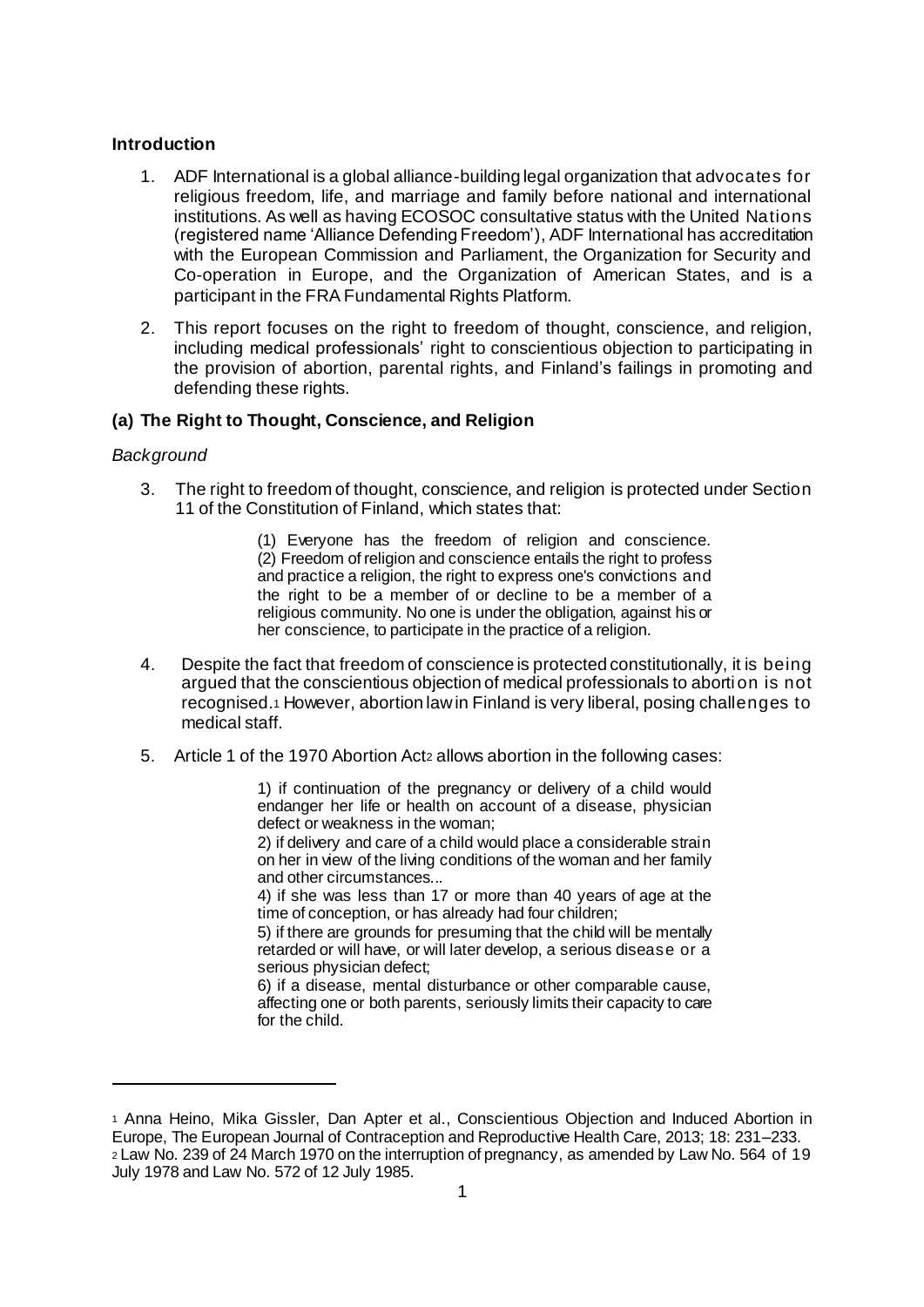- 6. If seeking an abortion within the first 12 weeks of gestation, a woman is required to provide social indications why the pregnancy would constitute a significant burden. However, it has been reported that in practice, anyone who requests abortion within the 12th week period would be allowed abortion.<sup>3</sup>
- 7. An abortion may be permitted after the  $12<sup>th</sup>$  week of pregnancy on grounds of disease or physical defect of the women (e.g. gynaecological malignancies4) or of the child. Abortion is also allowed up to the 24th week of pregnancy if amniocentesis or an ultrasound examination confirms that the unborn child would suffer from serious impairment, for example trisomy 13.<sup>5</sup>
- 8. In 2012, the debate on conscientious objection was sparked after the Minister of the Interior, Päivi Räsänen (Christian Democrats), read a letter from a midwife at the Assembly of the Church of Finland. The letter described the abortion procedure of a child at the 23rd week. The letter was also read at the Finnish Parliament.<sup>6</sup> In 2014, a citizens' initiative called for the right to conscientious objection in health care7, however, without any follow up from the government. In 2015, the citizens' initiative under the name of 'Health care staff statutory right to refuse to conscientious cessation of life' (KAA 2/2015 vp) was proposed at the Parliament. In December 2015, the Parliament rejected the bill on the citizens' initiative. <sup>8</sup>
- 9. In April 2016, the Ombudsman for Equality issued a statement opposing the addendum bill on conscientious objection. The Ombudsman said that 'the rights of the patient are also of the utmost importance in this regard. Pregnancy termination is a matter related to the reproductive health and rights of women as well as their right to self-determination. In Finland, pregnancy termination is a statutorily guaranteed health care service.'<sup>9</sup>
- 10. Finland is one of a few countries in Europe not accommodating the right to conscientious objection of medical staff to abortion.
- 11. Furthermore, a 2015 study conducted in Finland on medical and nursing students and professionals indicated that between 3.5 to 14.1% of interviewees expressed their wish to have the option to conscientiously object.<sup>10</sup> However, over 57.9% of the interviewees were concerned about problems at work because of conscientious objection. The study further stated: 'The respondents most commonly included the

l

<sup>3</sup> Petteri Nieminen, Saara Lappalainen, Pauliina Ristimaki et all, Opinions on Conscientious Objection to Induced Abortion among Finnish Medical and Nursing Students and Professionals, BMC Medical Ethics (2015) 16:17, 1.

<sup>4</sup> Ibid.

<sup>5</sup> Law No. 572 of 12 July 1985. See also Nieminen, above (n 3), 1.

<sup>6</sup> Savolainen J. Räsänen: Hoitohenkilöstölle oikeus kieltäytyä abortista. Sisäministeri Päivi Räsänen luki kirkolliskokouksessa kätilön kirjeen, joka hämmensi kuulijoita, (9 November 2012). In Finnish.

<sup>7</sup> Citizens' initiative calls for right to conscientious objection in health care, http://www.helsinkitimes.fi/finland/finland-news/domestic/11797-citizens-initiative-calls-for-right-toconscientious-objection-in-health-care.html

<sup>8</sup> Eduskunta Riksdagen, available at:

https://www.eduskunta.fi/FI/vaski/KasittelytiedotValtiopaivaasia/Sivut/KAA\_2+2015.aspx

<sup>9</sup> Ombudsman for Equality opposes the proposal on the right of health care personnel to unilaterally refuse to perform a pregnancy termination, available at: https://www.tasa-arvo.fi/web/en/- /ombudsman-for-equality-opposes-the-proposal-on-the-right-of-health-care-personnel-to-unilaterallyrefuse-to-perform-a-pregnancy-termination?cssType=text. <sup>10</sup> (n 3)1.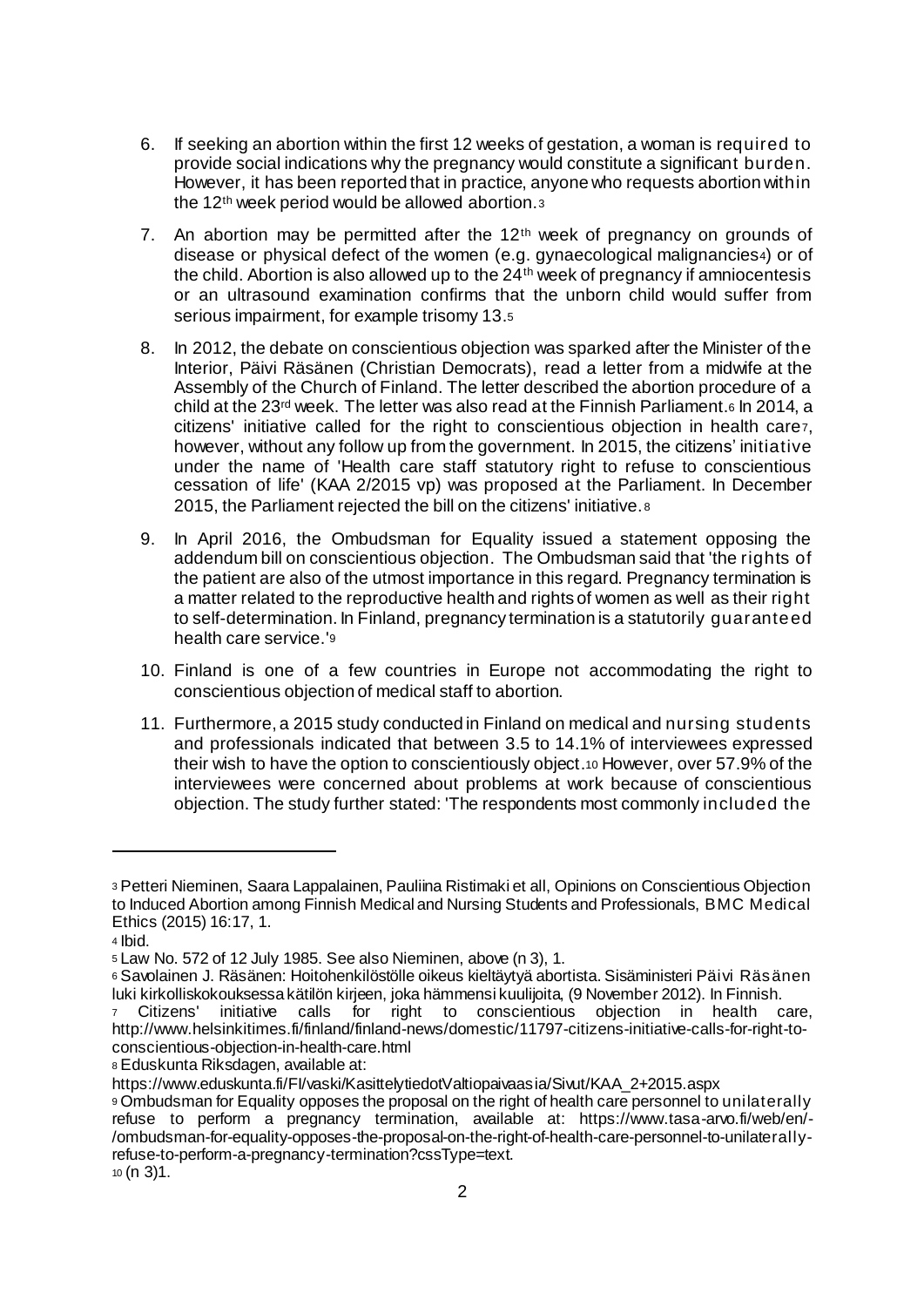medical doctor conducting surgical or medical abortion to be eligible to conscientious objection.'<sup>11</sup>

12. Similarly, as in the case of medical staff, there is no right to conscientious objection to the military service. Exceptions are only available to Jehovah Witnesses.

## *Freedom of Thought, Conscience and Religion under International Law*

- 13. Article 18 of the Universal Declaration of Human Rights (UDHR) and Article 18(1) of the International Covenant on Civil and Political Rights (ICCPR) guarantee the right to freedom of thought, conscience to everyone.
- 14. The Human Rights Committee confirmed in its General Comment No.22:

The right to freedom of thought, conscience and religion (which includes the freedom to hold beliefs) in article 18.1 is far-reaching and profound; it encompasses freedom of thought on all matters, personal conviction and the commitment to religion or belief, whether manifested individually or in community with others. The Committee draws the attention of States parties to the fact that the freedom of thought and the freedom of conscience are protected equally with the freedom of religion and belief.<sup>12</sup>

- 15. Paragraph 1 of the UN General Assembly Resolution on the Elimination of All Forms of Religious Intolerance reaffirmed that 'freedom of thought, conscience, religion and belief is a human right derived from the inherent dignity of the human person and guaranteed to all without discrimination.'<sup>13</sup>
- 16. In General Comment No. 22, the Committee stated that:

The Covenant does not explicitly refer to a right to conscientious objection, but the Committee believes that such a right can be derived from article 18, inasmuch as the obligation to use lethal force may seriously conflict with the freedom of conscience and the right to manifest one's religion or belief. 14

17. As noted by the Special Rapporteur on freedom of religion or belief, Heiner Bielefeldt (the Special Rapporteur):

> Conscientious objection to military service… falls within the subcategories of "observance" or "practice" listed in article 18. Conscientious objectors would most likely not be satisfied with having the mere option to publicly "express" their opposition to the use of military force…. Generally speaking, while freedom of religion or belief has a strong communicative component, which it shares with freedom of opinion and expression, the protected dimensions of religious manifestations — worship, observance, practice and teaching — cannot be summed up under the

 $\overline{a}$ 

<sup>11</sup> Ibid.

<sup>12</sup> UN Human Rights Committee (HRC), CCPR General Comment No. 22: Article 18 (Freedom of Thought, Conscience or Religion), 30 July 1993, CCPR/C/21/Rev.1/Add.4, available at: http://www.refworld.org/docid/453883fb22.html.

<sup>13</sup> Elimination of all forms of religious intolerance, A/RES/48/128, 20 December 1993, 1, available at: http://www.un.org/documents/ga/res/48/a48r128.htm.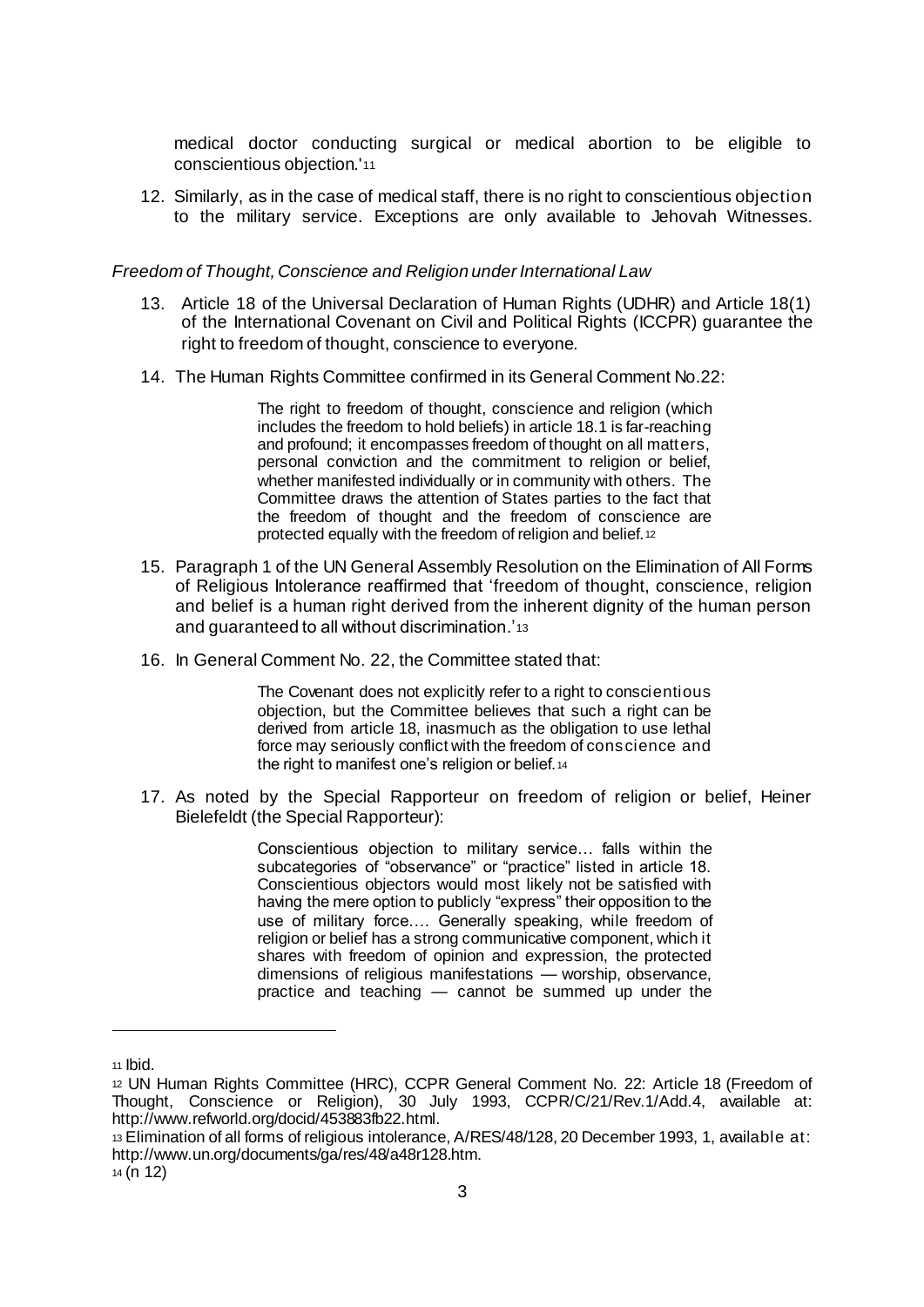heading of communicative freedom only because they also include other aspects of leading one's life in conformity with one's religion or belief.<sup>15</sup>

- 18. The Special Rapporteur confirmed that conscientious objection is incorporated in the right to freedom of thought, conscience, and religion. Despite the fact that he was referring to the example of military service, this rule would be similarly applicable to medical service as it involves the same objection to the taking of human life.
- 19. Major world religions oppose abortion.<sup>16</sup> However, the right to conscientious objection as an element of the right to freedom of thought, conscience, and religion is not recognised in Finland.
- 20. In order to fulfil its international obligations, Finland must recognize and respect the right to conscientious objection of medical staff to abortion.

#### **(b) Right to Education**

#### *Background*

l

21. Homeschooling is legal in Finland and is protected by the Constitution. Section 16(2) of the Constitution states:

> The public authorities shall, as provided in more detail by an Act, guarantee for everyone equal opportunity to receive other educational services in accordance with their ability and special needs, as well as the opportunity to develop themselves without being prevented by economic hardship.

22. Under Section 26 of the Basic Education Act (628/1998),

1. A child of compulsory school age must attend basic education provided in accordance with this Act or otherwise obtain knowledge corresponding to the basic education syllabus. Those within prolonged compulsory schooling referred to in Section 25(2) above shall participate in pre-primary education during the first compulsory school year. (Amendment 477/2003) …

3. If a child of compulsory school age does not participate in education provided under this Act, the local authority of the pupil's place of residence shall supervise his or her progress.

- 23. Nonetheless, there is some bias against home education. On 16 April 2013 the Supreme Administrative Court denied home-educated pupils free access to school materials.
- 24. In 2014, a single mother of three was taken to court after the supervision inspector and school principals launched child welfare investigations in relation to her homeschooled children. The school wanted to have more supervision over the children. The mother was threatened with the loss of her children if she did not cooperate.

<sup>15</sup> Report of the Special Rapporteur on freedom of religion or belief, A/HRC/31/18, 23, available: www.ohchr.org/Documents/Issues/Religion/A-HRC-31-18\_en.pdf*.* 

<sup>16</sup> Moira Stephens, Christopher F.C. Ian H. Jordens, et al., Religious perspectives on abortion and a secular response. Journal of Religion and Health. 2010;49:513–35.